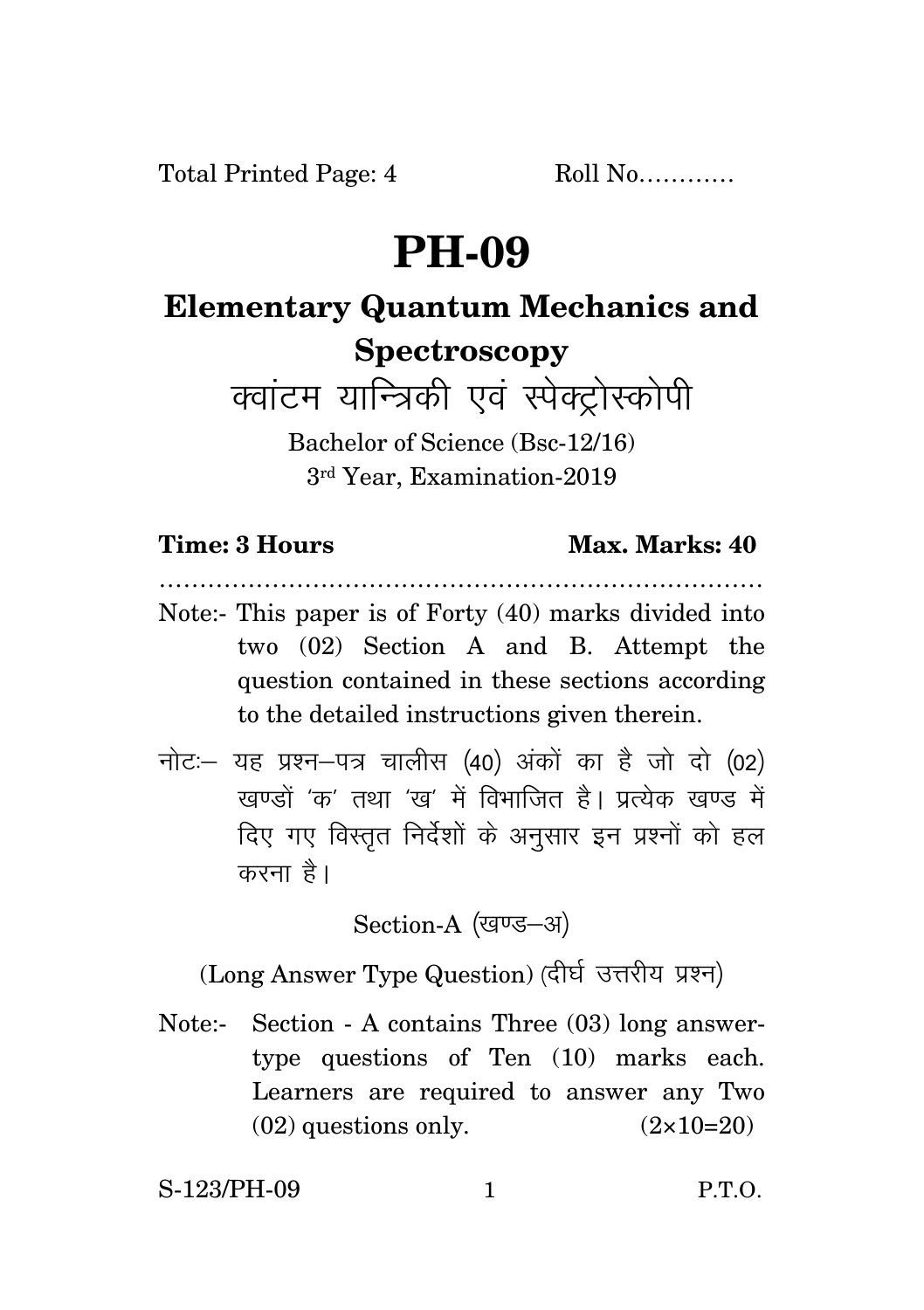- नोट:- खण्ड 'क' में तीन (03) दीर्घ उत्तरीय प्रश्न दिये गये हैं। प्रत्येक प्रश्न के लिए दस (10) अंक निर्धरित हैं। शिक्षार्थियों को इनमें से केवल दो (02) प्रश्नों के उत्तर टेने हैं।
- Obtain Schrodinger time dependent and time  $\mathbf{1}$ . independent equations. कालाश्रित तथा काल अनाश्रित श्रोडिंजर समीकरण को प्राप्त कीजिये।
- $\mathfrak{D}$ Obtain the Schrodinger equation for a spherically symmetric potential in spherical Coordinate.

गोलीय सममित विभव में गोलीय निर्देशांक के लिए श्रोडिंजर समीकरण को पाप्त कीजिये।

Explain why spectral lines always have a 3. width. If the life time of an excited state is  $10^{-8}$ sec, determine the natural line width in frequency scale.

> स्पेक्ट्रल रेखाओं की सदैव एक विड़थ होती है इसकी व्याख्या कीजिये यदि किसी उत्तेजित अवस्था का जीवन काल 10<sup>-8</sup> सेकेण्ड हो तो आवृति के पैमाने में इसकी प्राकृतिक लाइन विडथ प्राप्त कीजिये।

 $P.T.O.$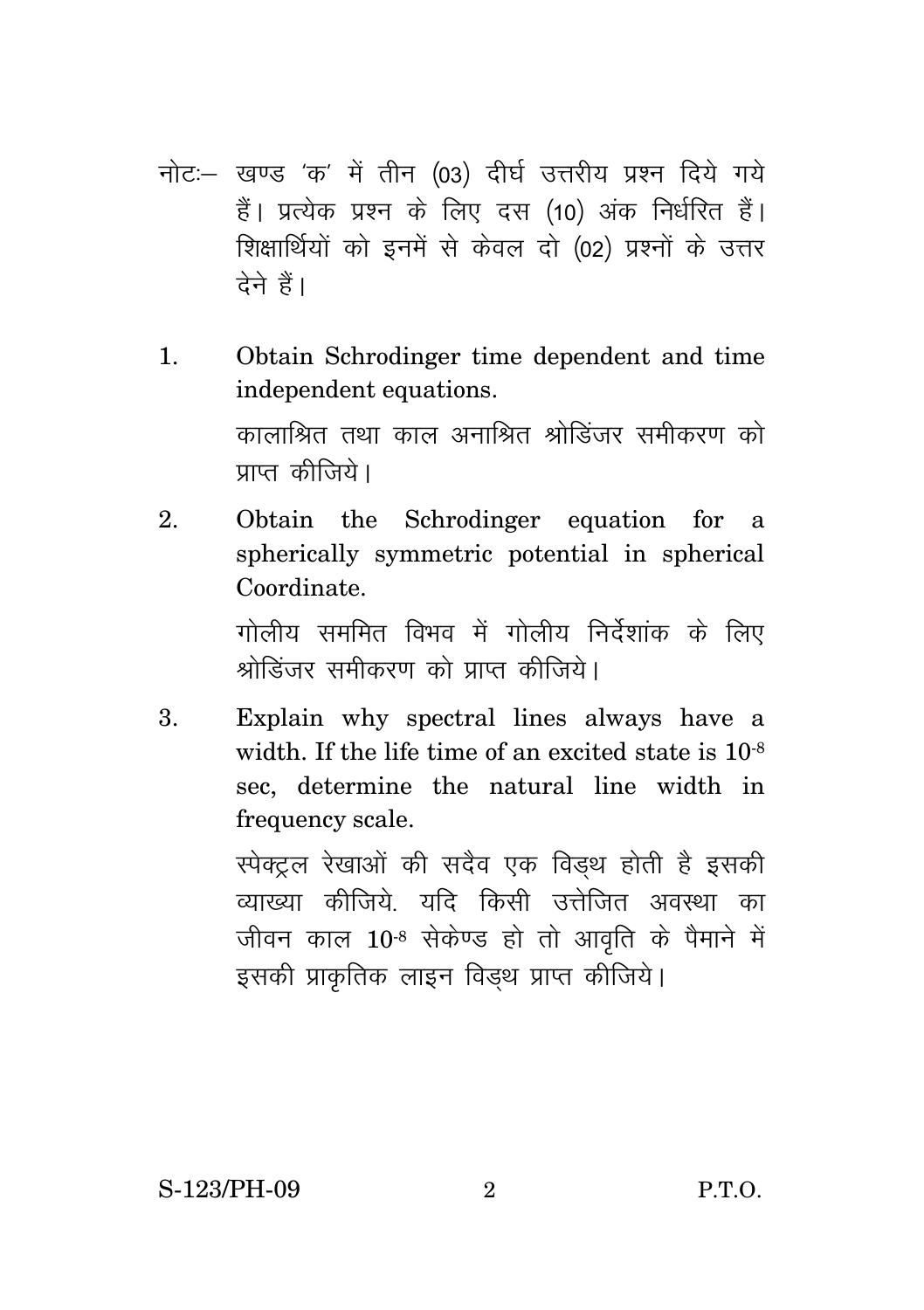Section-B (खण्ड-ख)

(Short Answer Type Question) (लघु उत्तरीय प्रश्न)

- Note:- Section-B contains six (06) short answer type questions of five (05) marks each. Learners are required to answer any four (04) questions only.  $(5 \times 4=20)$
- **नोट**: खण्ड 'ख' में छः (06) लघु उत्तरीय प्रश्न दिये गये हैं। प्रत्येक प्रश्न के लिए पाँच (05) अंक निर्धारित हैं। शिक्षार्थियों को इनमें से केवल चार (04) प्रश्नों के उत्तर टेने हैं।
- 1. What is de Broglie hypothesis? How the de Broglie hypothesis can be experimentally verified?

त्वी बागली संकल्पना क्या है? प्रयोगात्मक तरीके से किस प्रकार ही बागली संकल्पना को सत्यापित किया जा सकता ह<del>ै</del>

- 2. What is Hermitian operator? Show that momentum operator  $\left(-i\hbar \frac{d}{dx}\right)$  a Hermitian operator. हर्मिशीयन संकारक क्या है? सिद्ध कीजिये की संवेग संकारक  $\left(-\mathrm{i}\, \hbar\,\frac{\mathrm{d}}{\mathrm{dx}}\right)$  एक हर्मिशीयन संकारक है.
- 3. An electron has de Broglie wave length 4 x 10-10 mt. Calculate the energy and velocity of this electron.

S-123/PH-09 3 P.T.O.